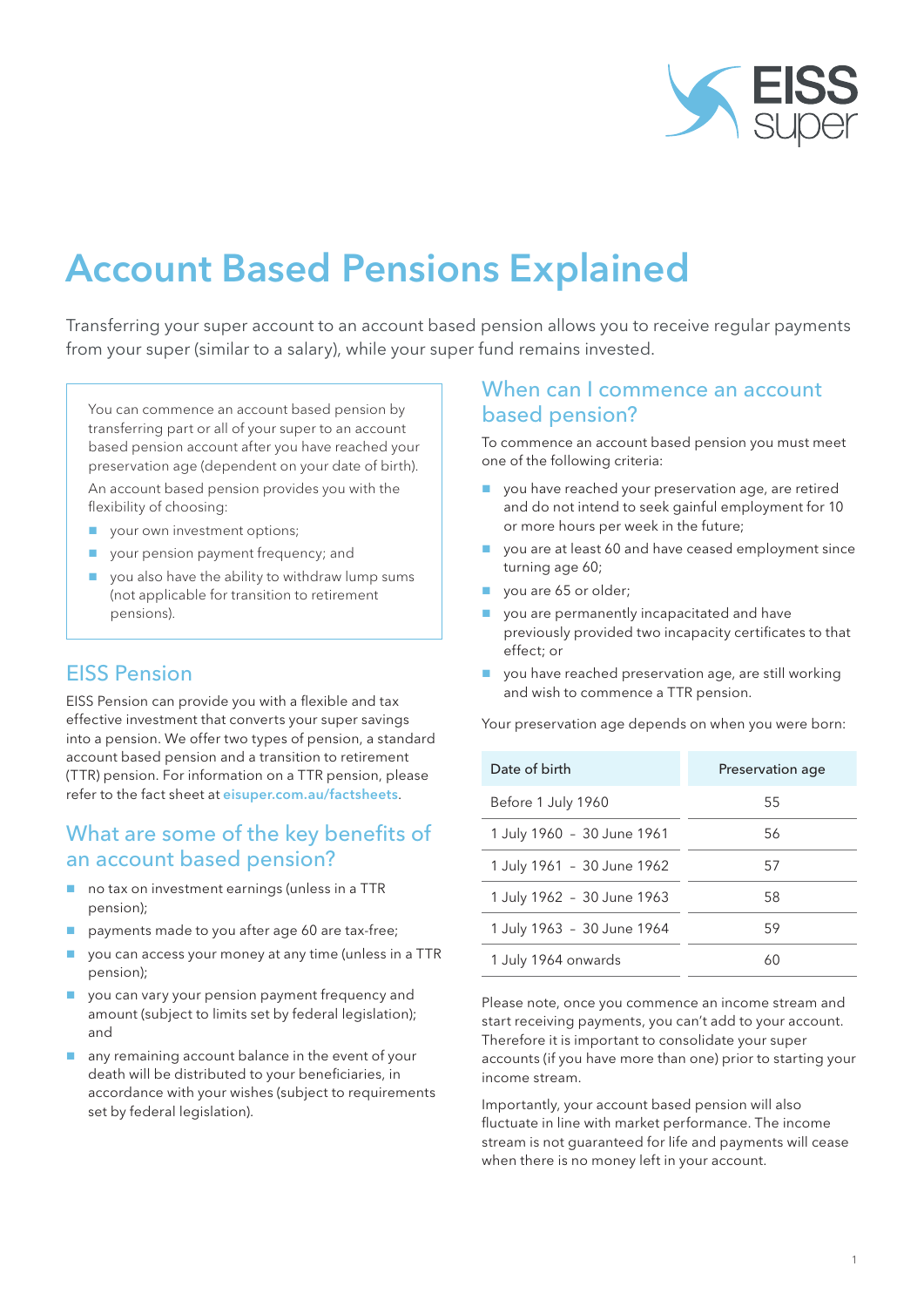# Tax on pension payments

The tax treatment for pension payments depends on your age. Pension payments are taxed on a Pay-As-You-Go (PAYG) basis however, part or all of your pension may be tax-free depending on your age, eligibility for tax offsets and the income tax-free threshold.

#### Age 60 or over

If you are age 60 or over, no tax is payable on your pension payments or lump sum withdrawals.

#### Under age 60

If you are under age 60, your pension payments may contain both a tax-free and a taxable component and the taxable component is taxed at normal pay as you earn PAYG rates. However, you may be eligible for a 15% pension tax offset, this reduces the amount you have to pay.

## Pension payments

For your convenience, you may elect to have your pension paid fortnightly, monthly, quarterly, half yearly or annually. Your payments will be directly deposited into your nominated bank account. Pension payments will be deducted from your investment option(s) according to your election.

#### Minimum pension payments

A minimum pension payment must be paid annually (as prescribed by federal legislation) and your age determines the minimum pension payment based on your account balance, as set out in the following table (note, there will be no limit on the maximum amount that can be taken within a financial year unless you have a TTR pension, in which case the maximum payment is 10%).

In May 2021, the Federal Government announced the extension of the temporary reduction in superannuation minimum drawdown rates by 50% for a further year to 30 June 2022. The table below shows the temporary drawdown rates that have applied from 2019/20, and the regular drawdown rates for preceding years.

|          |                                             | Minimum % of account balance                                          |
|----------|---------------------------------------------|-----------------------------------------------------------------------|
| Age      | Temporary<br>drawdown rates<br>from 2019/20 | Regular drawdown<br>rates for 2013/14<br>to 2018/19<br>financial year |
| Under 65 | 2%                                          | 4%                                                                    |
| 65-74    | 2.5%                                        | 5%                                                                    |
| 75-79    | 3%                                          | 6%                                                                    |
| 80-84    | 3.5%                                        | 7%                                                                    |
| 85-89    | 4.5%                                        | 9%                                                                    |
| 90-94    | 5.5%                                        | 11%                                                                   |
| $95+$    | 7%                                          | 14%                                                                   |

Please note, if a pension commences on or after 1 June, no minimum payment amount is required to be paid in that financial year.

# Transfer balance cap

There is a transfer balance cap of \$1.7 million that limits the amount you can have in the retirment pension phase such as a standard account based pension (does not apply to TTR pensions). Investment earnings and pension drawdowns do not affect the transfer balance cap.

Please note, if you commenced a tax-free retirement pension before 1 July 2021 you will be subject to a transfer balance cap amount between \$1.6 and \$1.7 million depending on your individual circumstances. If you transfer an amount above this cap you will need to remove the excess plus deemed earnings by either rolling the amount back to a super account or withdrawing it from the pension. Additional tax calculated by the Australian Taxation Office (ATO) may also be payable. Your pension transfer balance cap is not affected by pension payments or investment earnings. The ATO will monitor and issue a notice, in the form of an excess balance transfer determination, where the cap has been exceeded. If the excess is not removed within the prescribed timeframe, the ATO may instruct us to remove the excess amount within 60 days. If this occurs, we may be required to open an EISS Super account for you to roll these funds back to if one does not already exist, and invest the excess in the Balanced (MySuper) option.

#### Seek professional advice

Our financial planners provide advice over the phone, at our offices or at a location near you.



To book an appointment, please call 1300 369 901 or visit eisuper.com.au/appointment.